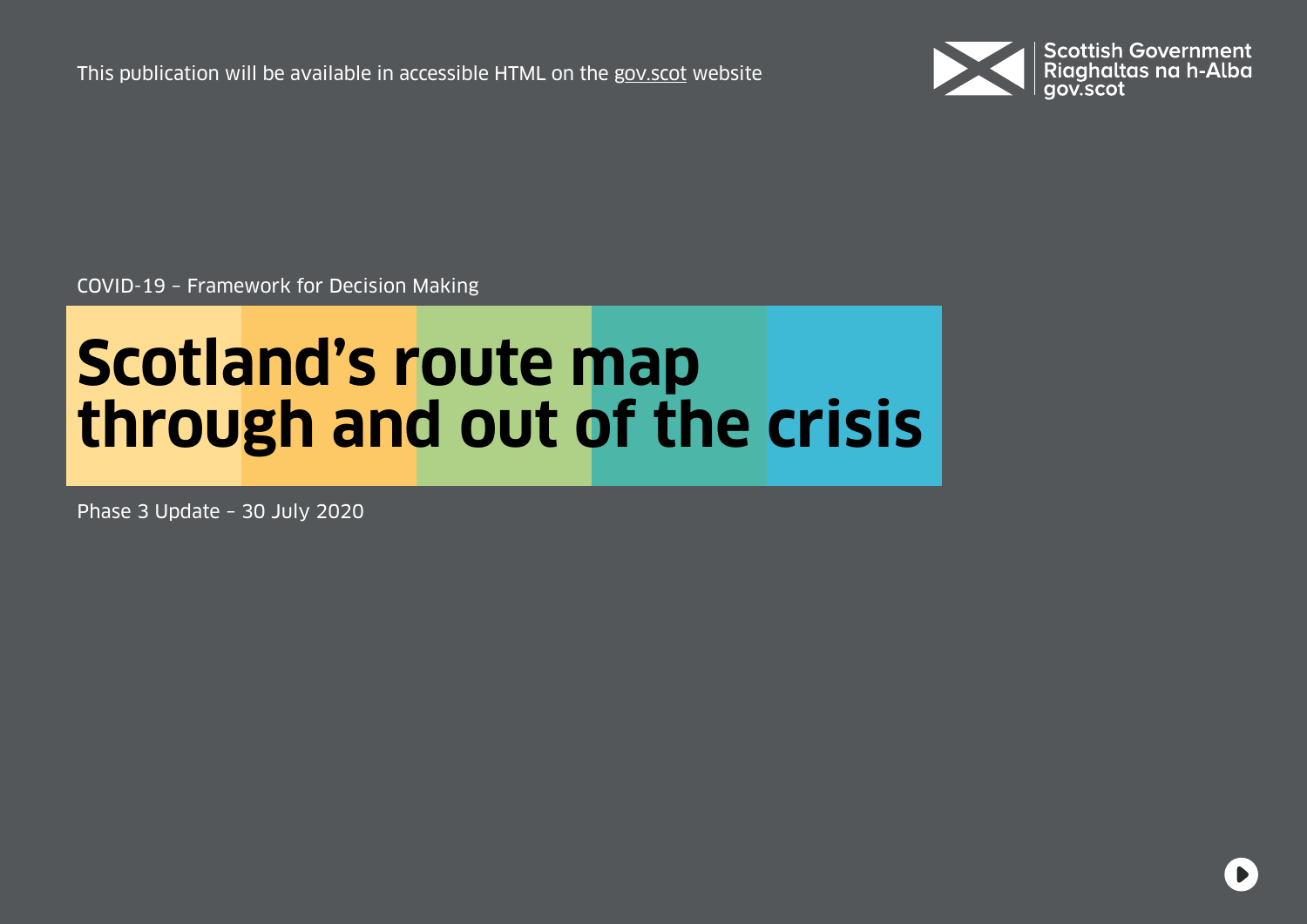## Introduction

- <span id="page-1-0"></span>Introduction
- •• [Outline of key dates](#page-6-0)

Scotland progressed to Phase 3 of the Route Map following the 9th July review. It was safe to progress because we met the necessary conditions that had been set, including on suppressing the virus.

Phase 3 began (10 July) with daily new confirmed cases averaging in single digits, daily confirmed deaths averaging below one (and closer to zero) and with an estimated 700 infectious people in Scotland. This provided a solid platform for further, careful easing of restrictions, consistent with our approach to mitigating the overall harm from the crisis – to our health, economy and society more broadly.

The changes to the restrictions made from the 10th to 22nd July were significant. They included, among others changes, a relaxation of the rules around social gatherings, the opening up of places of worship for communal prayer and congregational services, the full re-opening of our retail and hospitality sectors – all with ongoing public health measures such as physical distancing and enhanced hygiene measures. These changes were made to deliver much needed social and economic benefits. However, the consequence of opening up is increased opportunity for the virus to spread. This underlines the importance of continuing to comply with the rules and restrictions that do remain in place – rules that become even more important as we lift other restrictions and when we might be tempted to let down our guard.

From the publication of the original Route Map in May, we have been clear that, as we mitigate broader harms by gradually opening up, the increased opportunities for transmission in Phase 3 mean that we must have a continued focus on containing sporadic outbreaks. We should not therefore be surprised by such outbreaks but we should seek to prevent them – through following the relevant rules and advice (including FACTS) – and to contain them where they do occur, including through Test & Protect and working with partners on local outbreak management.

Since the significant changes made earlier this month, the data on confirmed COVID-related hospital admissions and deaths have remained very low. There has been a slight increase in the number of daily confirmed cases, though the percentage of positive tests has remained very low (below 1%). We have also seen an outbreak at a call-centre facility in North Lanarkshire – followed by effective Test & Protect and local incident management to contain the outbreak. This underscores the importance of complying with the rules and guidance in place, in workplaces and other settings, to help keep ourselves and others safe.

Another important development since the 9th July review has been the increase in the number of cases and outbreaks, and the potential resurgence of the virus, in various countries in Europe and beyond. This matters because, having successfully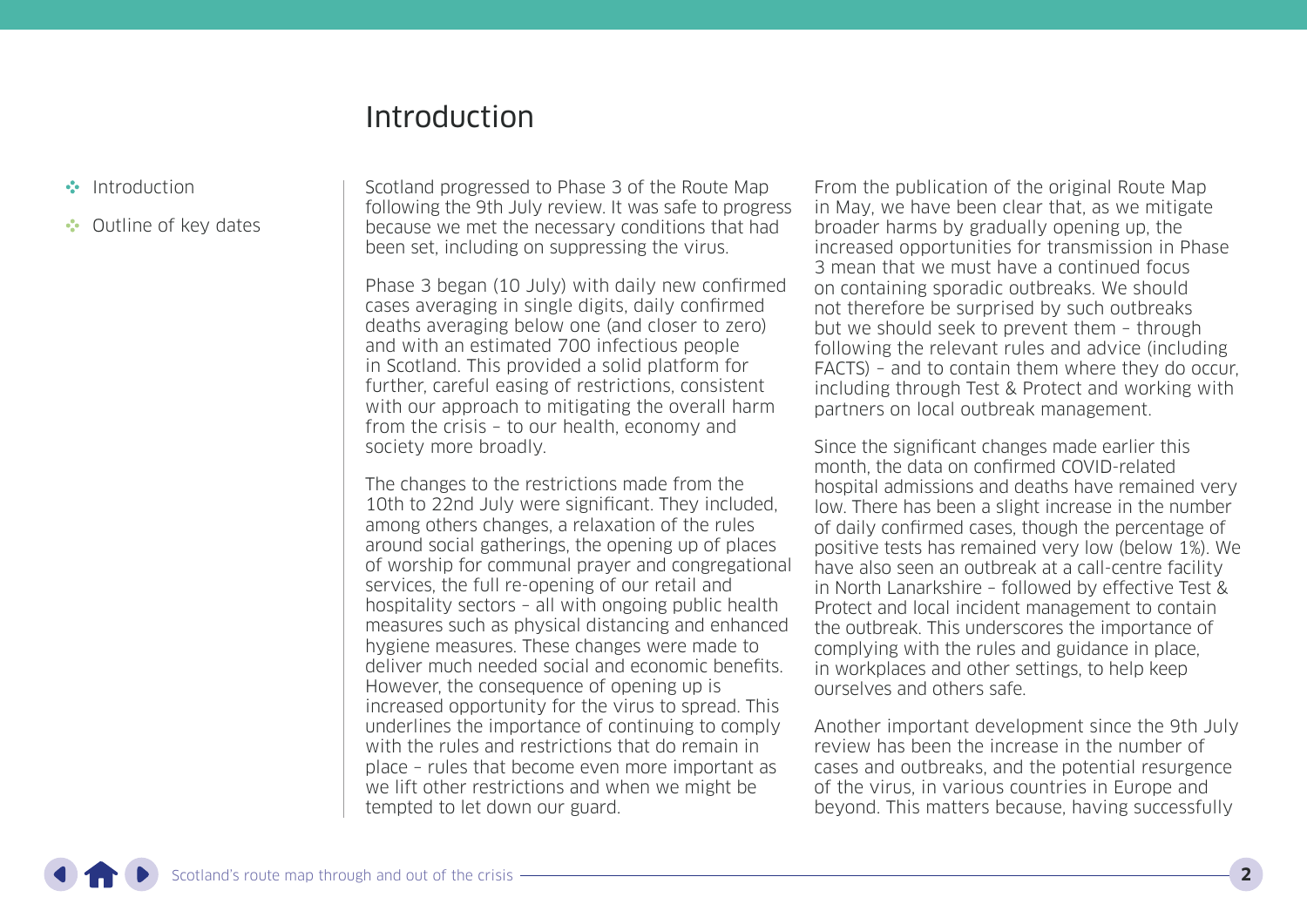- [Introduction](#page-1-0)
- •• [Outline of key dates](#page-6-0)

suppressed the virus within Scotland, our key risk now is that we import the virus. This explains why we have had to make difficult decisions about which countries require a quarantine arrangement. In that task we are guided by the data on the status of the pandemic in different countries. These data are routinely updated, meaning that our assessments of the risks are routinely updated too. We understand the uncertainty and inconvenience that this causes travellers and have urged residents in Scotland both to consider a 'staycation' this year where that is possible and to be cautious about non-essential travel abroad until the international situation improves. Following the quarantine rules is imperative, particularly as those entering or returning to Scotland from higher risk countries could be spreading the virus unknowingly – for example if they have no or only very mild symptoms. And for everyone else in Scotland, following the FACTS and other public health measures will help us to mitigate the risk of the virus being imported and then entering community transmission.

Given the increased risk both of importing the virus and of transmission following our easing of restrictions earlier this month, we are now focussed on ensuring continued suppression of the virus ahead of the full and safe re-opening of schools, which we can now confirm will take place from 11 August. In the interim, only limited changes with confirmed dates will come into effect.

The re-opening of schools will be a hugely important step towards reducing the broader harms stemming from the crisis. As we have taken decisions about what sectors and activities to re-open on our route out of lockdown, we have been guided by the principles set out in our Framework for Decision Making. In particular we have sought to reduce broader health, economic and societal harm, but always with the necessity to suppress the virus. This has led to some difficult timing decisions about how best to balance the various harms. Such decisions are necessarily more complex than simply comparing the viral transmission risk of one sector or setting with another, as broader economic and social impacts and interdependencies are also taken into account.

The re-opening of schools will represent a further significant change and will bring with it further increases in social and economic interactions – including increased use of public transport. It is important that we allow the impact of the re-opening of schools to be assessed before we proceed with further significant changes to restrictions. For this reason, we are only planning at this point to give **indicative** dates to further Phase 3 changes, which we envisage happening at two main stages: Monday, 24th August and Monday, 14th September. These indicative dates will need to be **confirmed** at the respective review dates: 20th August and 10th September. If progress on keeping the epidemic suppressed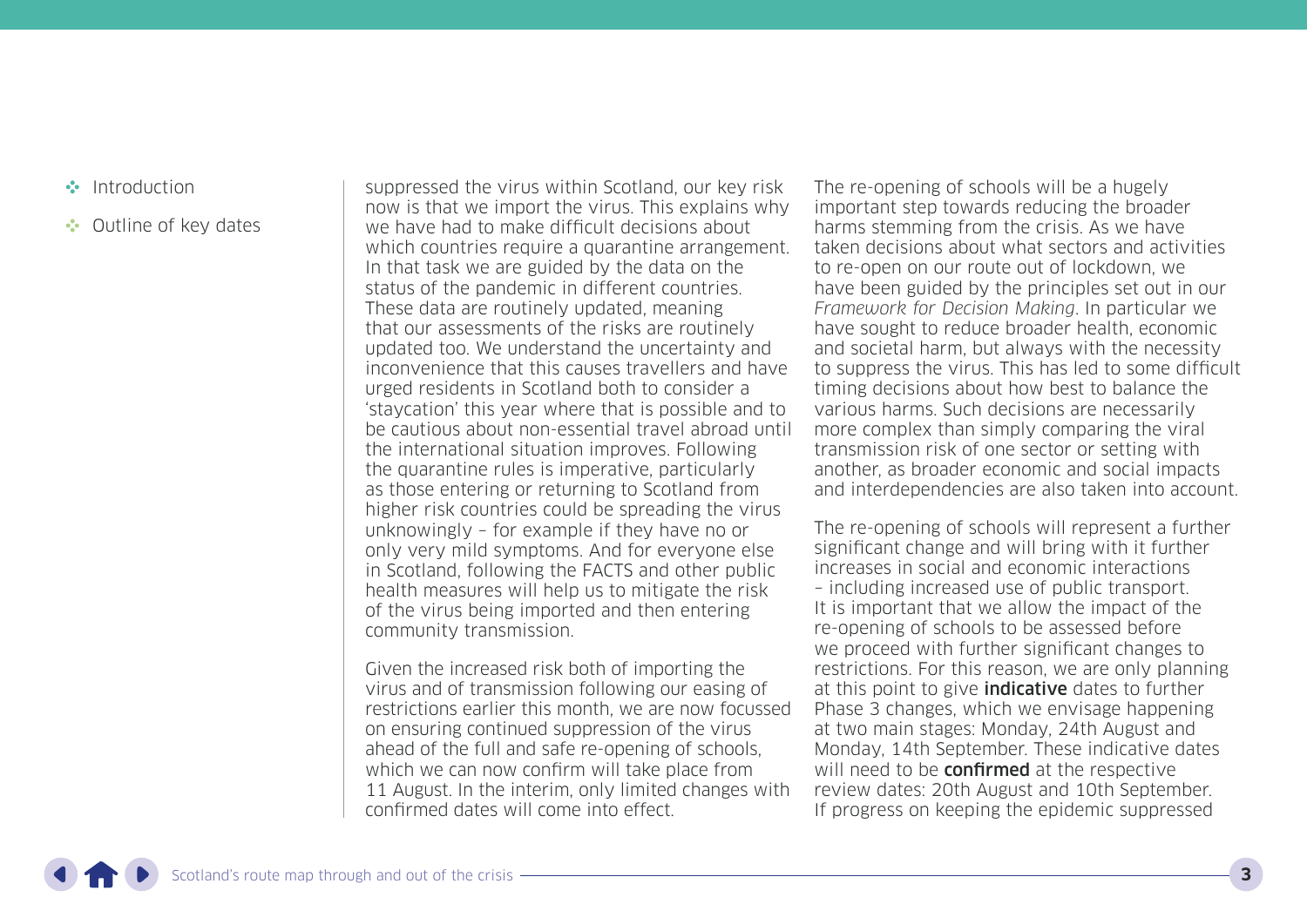- [Introduction](#page-1-0)
- •• [Outline of key dates](#page-6-0)

is not as positive as we expect, for example as a result of increased importation of the virus, then these dates are liable to be pushed further into the future. The planned dates are set out in the table later in this publication.

We have not yet set a date for the re-opening of non-essential offices and call centres and we do not anticipate that these should open until some time after the 10 September review date (i.e. not before 11 September). Even for those workplaces that are able to open, we will continue to emphasise that working from home, where feasible, should be the default position.

We understand how difficult this situation is for those sectors and activities that are still waiting for the date when they can resume. However, it is important not to undermine the sacrifices and progress that we have all made so far by making the remaining changes too early. This could lead to a further increase in cases which then requires the reintroduction of restrictions more generally – including shutting down sectors that have already re-opened. Unfortunately, we have now seen this start-stop pattern emerge in numerous countries around the world. Nevertheless, we understand the importance of continuing to support those sectors still facing restrictions, both from the Scottish Government and, importantly, the UK Government, which holds a number of relevant powers, including over borrowing.

Following a gradual easing of the shielding guidance throughout June and July, we can now confirm that shielding will be paused after 31st July and the changes in this publication will apply to those of us who have been shielding. If you have been shielding this means that from August 1st you will be able to return to work and children will be able to return to school when they open. We are still asking you to be especially careful about hand hygiene and physical distancing and we have developed a range of information and tools to help you to make informed decisions about how to stay safe [https://](https://www.gov.scot/publications/covid-shielding/) [www.gov.scot/publications/covid-shielding/.](https://www.gov.scot/publications/covid-shielding/) We will continue to monitor our advice, and if things take a significant turn for the worse – whether nationally or in your local area – we will take the necessary steps to keep you as safe as possible. In particular we will contact you directly and we will give you clear advice on what to do if we are asking you to do anything different.

In our assessment of the status of the pandemic, we judge that we do not yet meet the criteria for progressing to Phase 4 of our Route Map, where the virus will cease to be a significant threat to public health in Scotland. It is likely that we will remain within Phase 3 for some time to come. Beyond the changes to the restrictions indicated in this document, we judge that the remaining Coronavirus regulations remain necessary to address the ongoing threat to public health from the virus.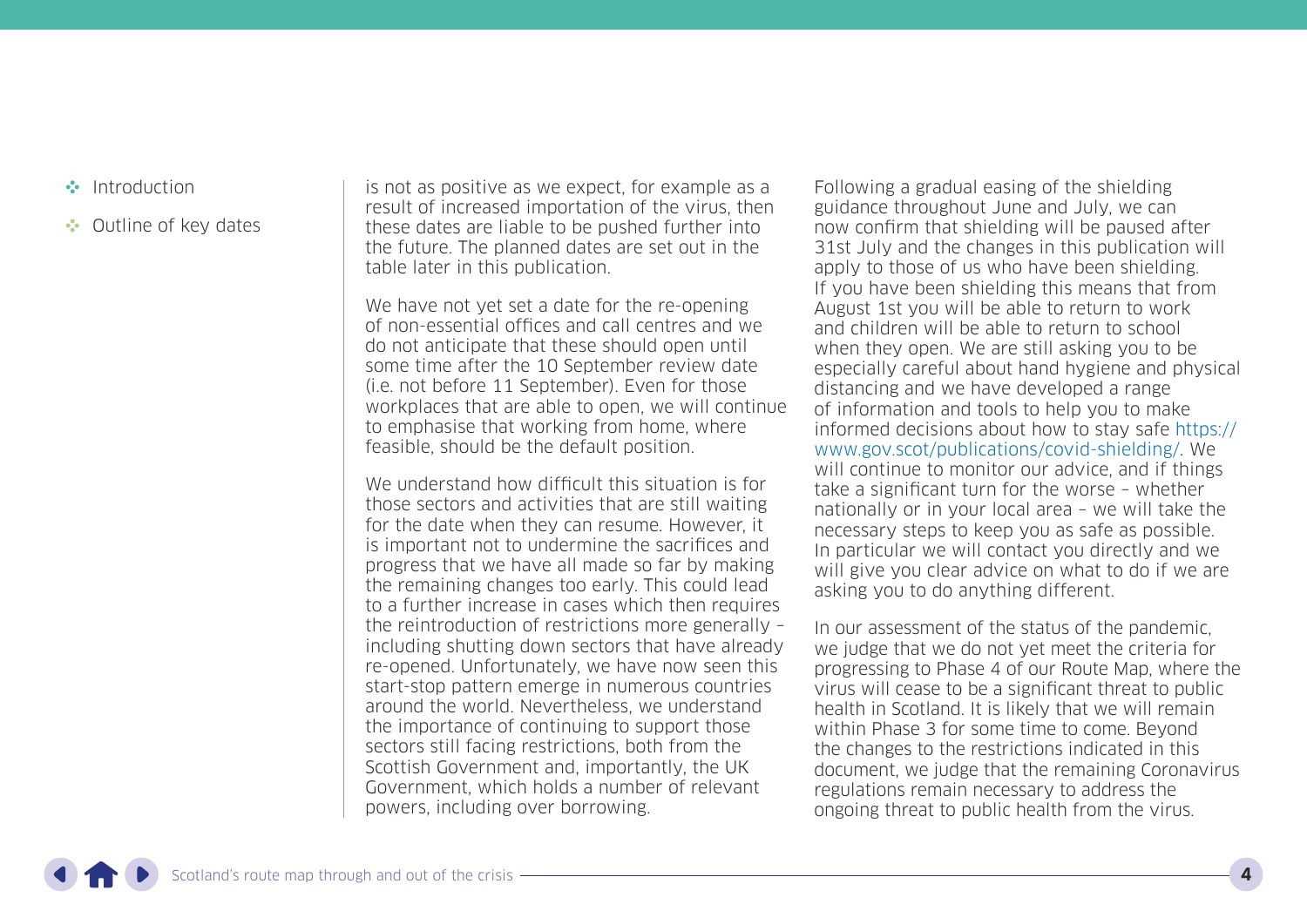- [Introduction](#page-1-0)
- •• [Outline of key dates](#page-6-0)

All of the changes that we have announced to date on our route out of lockdown require strong compliance with ongoing rules and advice – including specific sectoral guidance and more general adherence to the FACTS. If we continue collectively to comply, then our prospects for continuing to suppress the virus and returning closer to normality remain positive. And, looking further ahead, the prospects for effective treatments and vaccines are improving. But if our compliance falters now then the risk of a resurgence of the virus in Scotland – as we have seen elsewhere – increases, and with it the prospect that we will need to delay the further easing of restrictions and potentially re-introduce localised or more general restrictions. It is the sum of our individual actions, our collective endeavour, that is suppressing the virus and helping to keep ourselves and others safe.

Scottish Government

30 July 2020

#### FACTS:

Face coverings. Avoid crowded places. Clean hands regularly. Two metre distance. Self isolate and book a test if you have symptoms.

### **Remember** FACTS **for a safer Scotland**

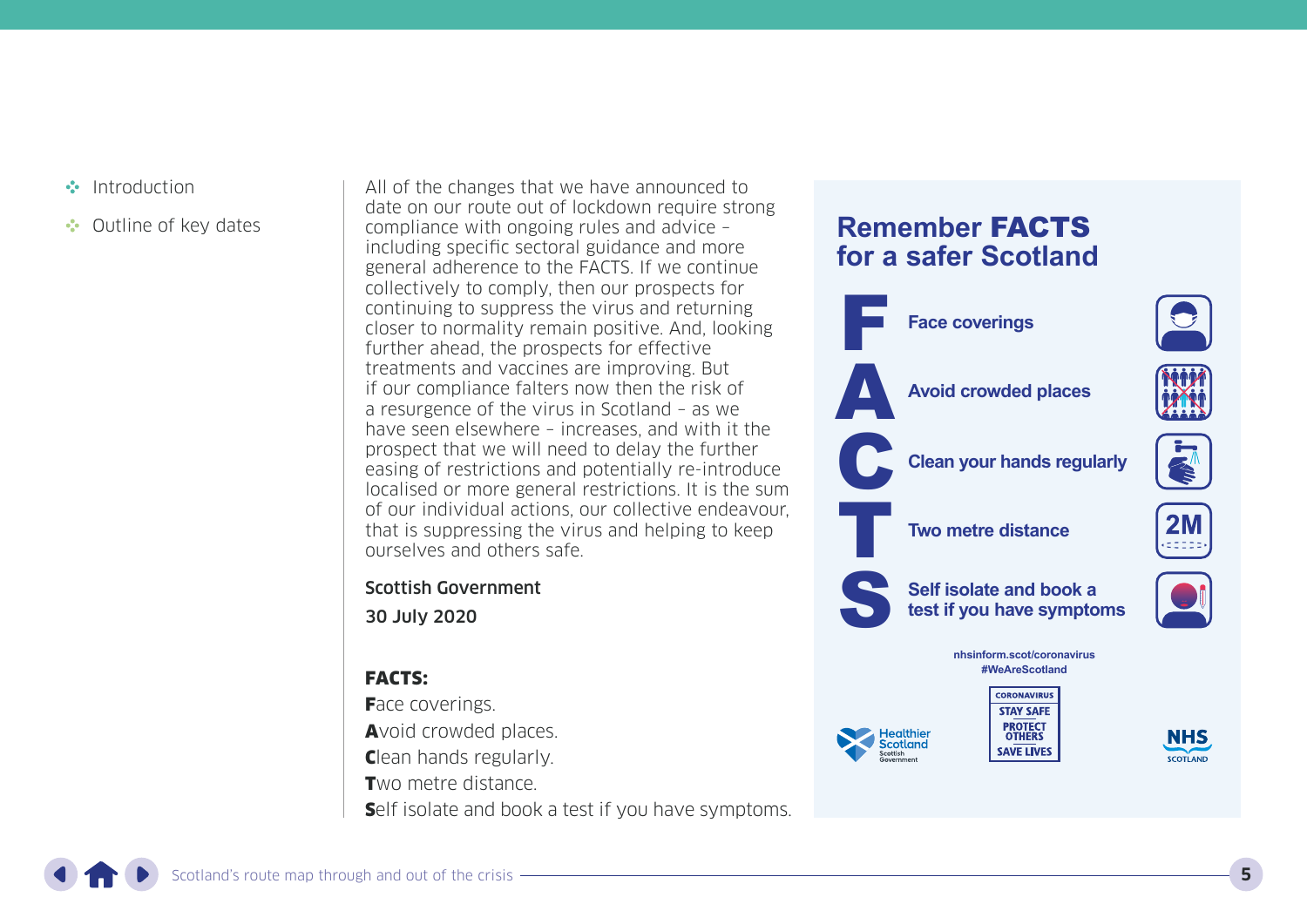**Guide to re-opening and scaling up over the remainder of Phase 3. Not all details are shown. Please refer to guidance and Q&A for more details. Relevant guidance and public health advice (such as physical distancing rules and enhanced hygiene measures) will apply to all changes shown below.**

| <b>Confirmed dates</b>                                                                                                                                    |                                                     | Indicative date:<br><b>Monday 24 August</b>                                                             |                                                                                                                  | <b>Indicative date:</b><br><b>Monday 14 September</b>                                                                                               |  | Not before 11 September -<br><b>Await further review</b>                                                                                                                                                       |
|-----------------------------------------------------------------------------------------------------------------------------------------------------------|-----------------------------------------------------|---------------------------------------------------------------------------------------------------------|------------------------------------------------------------------------------------------------------------------|-----------------------------------------------------------------------------------------------------------------------------------------------------|--|----------------------------------------------------------------------------------------------------------------------------------------------------------------------------------------------------------------|
| Pause Shielding from 1 August.                                                                                                                            | 20 August<br><b>Review</b>                          | Live events (outdoor) - with physical<br>distancing, enhanced hygiene, and                              | <b>10 September</b><br><b>Review</b>                                                                             | Gyms (indoor) - following guidance<br>(incl. physical distancing and                                                                                |  | Non-essential offices and call<br>centres can re-open following<br>implementation of relevant guidance<br>(including on physical distancing).<br>Working from home and working<br>flexibly remain the default. |
| Relax certain restrictions on some<br>support groups and services and for<br>sports coaches - once relevant<br>guidance is implemented, from<br>3 August. |                                                     | restricted numbers - following<br>guidance.                                                             |                                                                                                                  | enhanced hygiene). Will keep under<br>review to consider whether an<br>earlier re-opening date is feasible.                                         |  |                                                                                                                                                                                                                |
|                                                                                                                                                           |                                                     | Organised contact sports (outdoors)<br>- all ages - following the guidance of<br>relevant sports bodies |                                                                                                                  | Swimming pools (indoor) - following                                                                                                                 |  |                                                                                                                                                                                                                |
| Routine eye care services can be<br>provided within community<br>optometry practices and in patients'<br>own homes, from 3 August.                        |                                                     |                                                                                                         |                                                                                                                  | guidance. Will keep under review to<br>consider whether an earlier<br>re-opening date is feasible.                                                  |  |                                                                                                                                                                                                                |
|                                                                                                                                                           |                                                     | Bingo halls (with physical distancing                                                                   |                                                                                                                  |                                                                                                                                                     |  |                                                                                                                                                                                                                |
|                                                                                                                                                           |                                                     | and following guidance).                                                                                |                                                                                                                  | Soft play (indoor) - following                                                                                                                      |  |                                                                                                                                                                                                                |
| From 11 August: Children to be able<br>to return to school full time. Expect<br>a phased return over the week with<br>all children back by 18 August.     |                                                     | Funfairs - static and travelling -<br>following guidance.                                               |                                                                                                                  | guidance (incl. enhanced hygiene).<br>Live events (indoor) - following<br>guidance (e.g. with physical<br>distancing and restricted numbers).       |  |                                                                                                                                                                                                                |
|                                                                                                                                                           |                                                     | Amusement arcades and casinos -<br>following guidance (incl. enhanced<br>hygiene).                      |                                                                                                                  |                                                                                                                                                     |  |                                                                                                                                                                                                                |
| Urgent dental care involving<br>aerosols may begin to be provided<br>in practices for NHS patients from<br>17 August.                                     |                                                     |                                                                                                         |                                                                                                                  | Other indoor entertainment venues<br>(e.g. theatres, live music/concert)<br>venues) following guidance such as<br>physical distancing requirements. |  |                                                                                                                                                                                                                |
|                                                                                                                                                           |                                                     | Snooker/pool halls, indoor bowling -<br>following guidance (incl. enhanced<br>hygiene).                 |                                                                                                                  |                                                                                                                                                     |  |                                                                                                                                                                                                                |
|                                                                                                                                                           | Driving lessons can resume -<br>following guidance. |                                                                                                         | (Does not include nightclubs.)<br>Indoor sports courts - with physical<br>distancing - following guidance (incl. |                                                                                                                                                     |  |                                                                                                                                                                                                                |

**These indicative dates will be delayed if the status of the epidemic deteriorates in Scotland.**

skating, dance studios). Will review whether indoor classes for children can resume earlier or an earlier re-opening date is feasible. Stadia (limited re-opening) – following guidance (e.g. physical distancing, restricted numbers) – with option for testing on earlier

dates where agreed.

#### **Public Services continue to scale up and re-open safely including NHS Mobilisation Plan**

Public transport continues to scale up to full services during Phase 3 with a move to 1 metre physical distancing, subject to appropriate risk mitigations, releasing further capacity in vehicles and vessels.

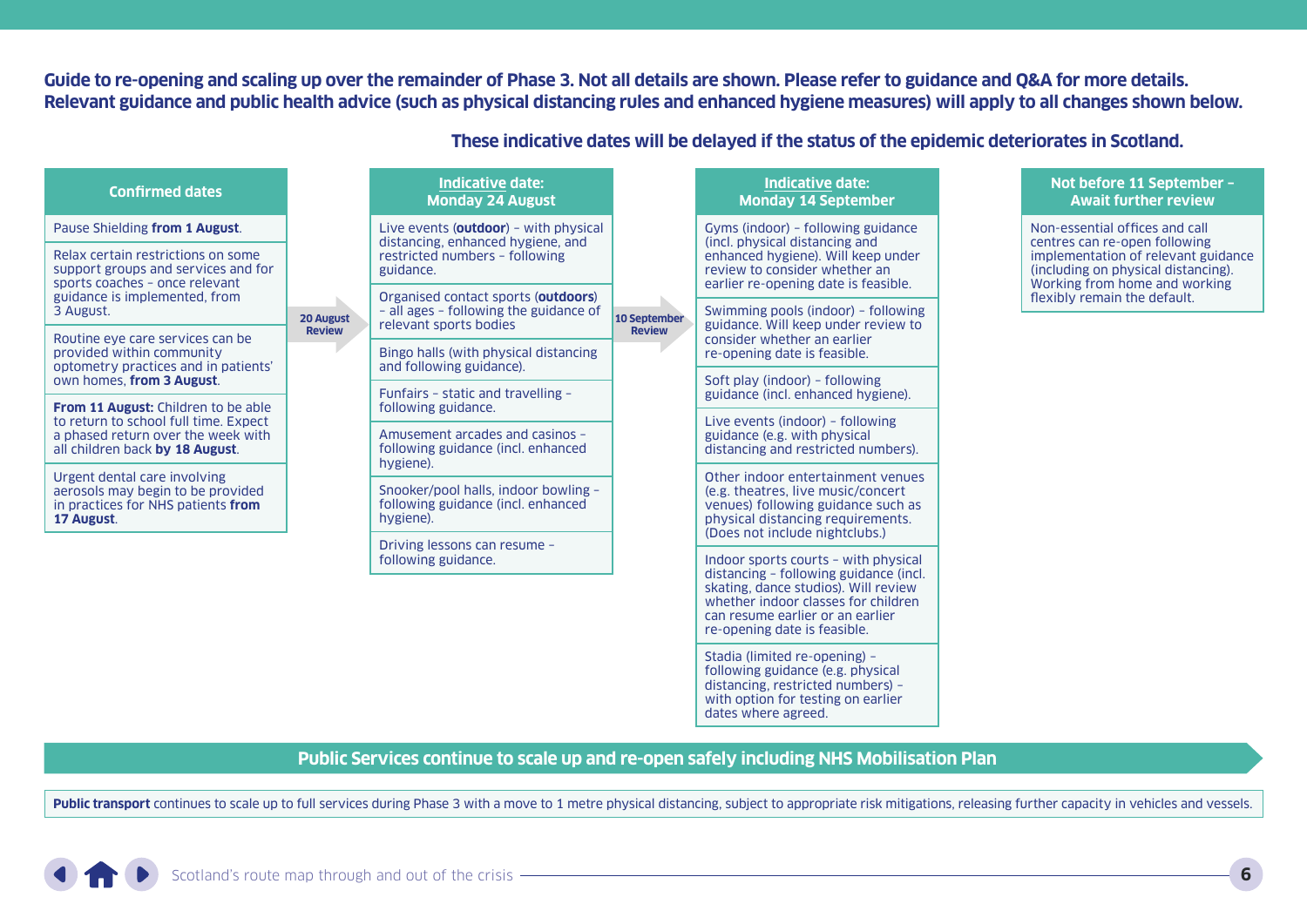# Outline of key dates

- <span id="page-6-0"></span>[Introduction](#page-1-0)
- •• Outline of key dates

#### **Note: all of the following changes are subject to relevant public health guidance.**

#### **The following are confirmed dates**

#### **With effect from Saturday 1 August**

• Shielding will be paused.

#### **With effect from Monday 3 August**

- Relax certain restrictions on some support groups and services and for sports coaches – once relevant guidance is implemented. For example:
	- Non-NHS drug and alcohol support groups can provide essential services following relevant guidance and with physical distancing.
	- Relax restrictions on daily household limits for sports coaching – once relevant guidance is in place.
- Routine eye care services can be provided within community optometry practices premises and in patients' own homes.

#### **With effect from Tuesday 11 August**

• Schools – children to be able to return to school full time. Expect a phased return over the first week with all children back by 18 August.

#### **With effect from Monday 17 August**

• Urgent dental care involving aerosols can begin to be provided in practices for NHS patients.

#### **The following are indicative dates only – conditional on 20 August review**

#### **With effect from Monday 24 August**

- Live events (outdoors) with physical distancing, enhanced hygiene and restricted numbers following relevant guidance.
- Organised outdoor contact sports can resume for all ages, following the guidance of relevant sports bodies.
- Snooker/pool halls and indoor bowling facilities can re-open – following guidance.
- Bingo halls can re-open with physical distancing and following guidance.
- Driving lessons can resume following guidance.
- Amusement arcades and casinos can re-open following guidance including enhanced hygiene.
- Funfairs both static and travelling can re-open subject to relevant guidance.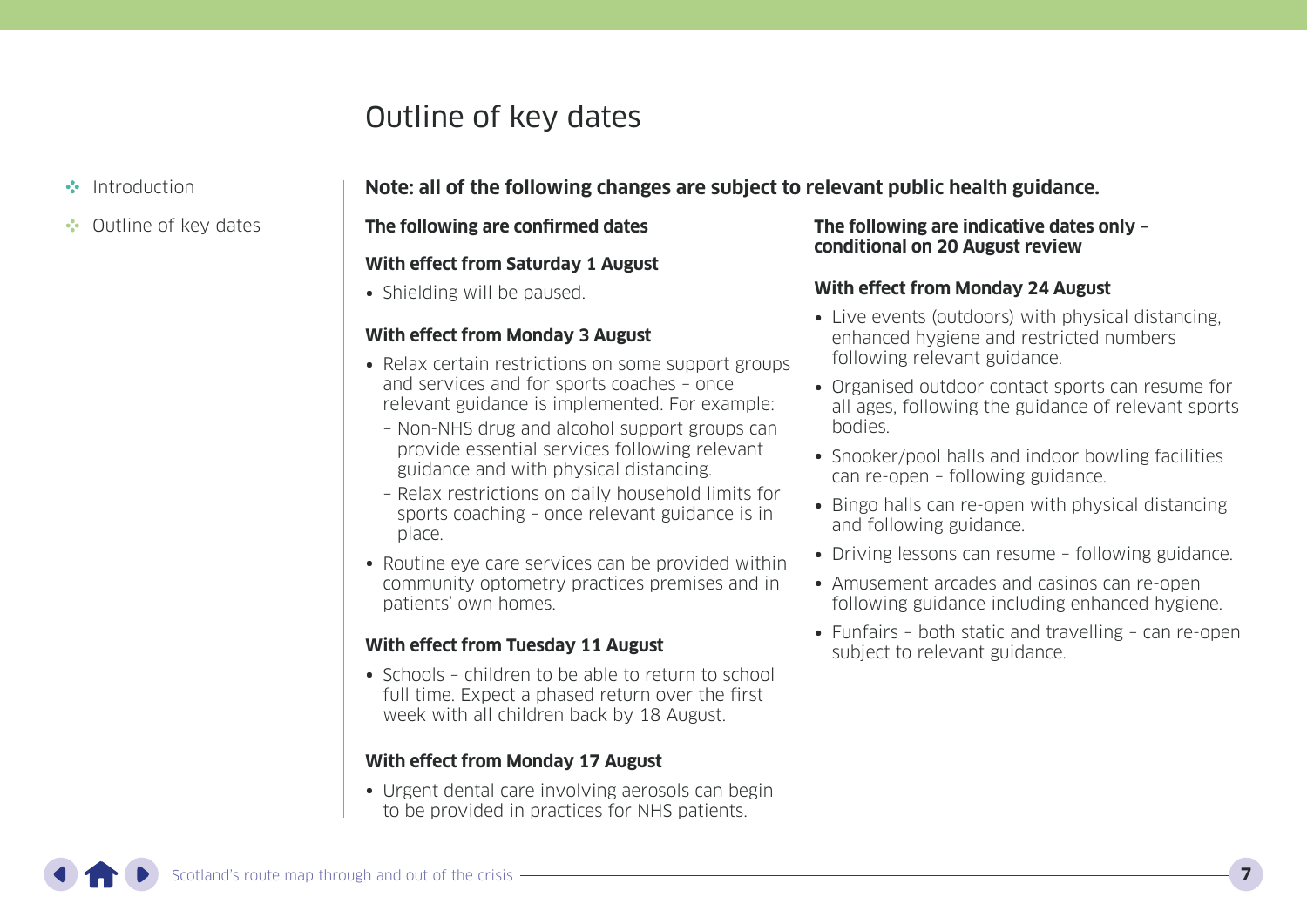- [Introduction](#page-1-0)
- •• [Outline of key dates](#page-6-0)

#### **The following are indicative dates only – conditional on 10 September review**

#### **With effect from Monday 14 September**

- Live events (indoors) with physical distancing and restricted numbers – following guidance.
- Other indoor entertainment venues (e.g. theatres, live music/concert venues) following guidance such as with physical distancing requirements. Note that this does not include nightclubs – we are unable to give a date for re-opening nightclubs at present, but we will engage with the sector and consider further at the next review.
- Gyms (indoor) can re-open following relevant guidance including on physical distancing and enhanced hygiene. We will keep this under review to consider whether an earlier re-opening date is feasible.
- Swimming pools (indoor) can re-open following relevant guidance. We will keep this under review to consider whether an earlier re-opening date is feasible.
- Indoor sport courts can re-open with physical distancing and subject to relevant guidance, including skating and dance studios. We will review whether indoor classes for children can resume earlier or an earlier re-opening date is feasible.
- Indoor soft play facilities can re-open following guidance, including enhanced hygiene.

• Stadia (limited re-opening) – following guidance (e.g. physical distancing, restricted numbers) with tests for safe re-opening possible at earlier dates where agreed with the Scottish Government.

#### **Not before 11 September – awaiting further review**

• Non-essential offices and call centres can re-open following implementation of relevant guidance (including on physical distancing). Working from home and working flexibly remain the default.

#### **Scaling up of public services**

During Phase 3, a range of public services will continue to safely re-open and expand.

Public transport continues to scale up to full services during Phase 3 with a move to 1 metre physical distancing, subject to appropriate risk mitigations, releasing further capacity in vehicles and vessels.

#### **Scaling-up health and social care across Phase 3**

Services will continue to scale up in line with NHS remobilisation plans.

#### **Measuring the impact of changes**

The [Equality and Fairer Scotland Impact Assessment](https://www.gov.scot/publications/equality-fairer-scotland-impact-assessment-evidence-gathered-scotlands-route-map-through-out-crisis/) [\(EQFSIA\)](https://www.gov.scot/publications/equality-fairer-scotland-impact-assessment-evidence-gathered-scotlands-route-map-through-out-crisis/) covering the Route Map is published and will be updated as we progress through the remaining Phases. We will publish other relevant impact assessments in due course.